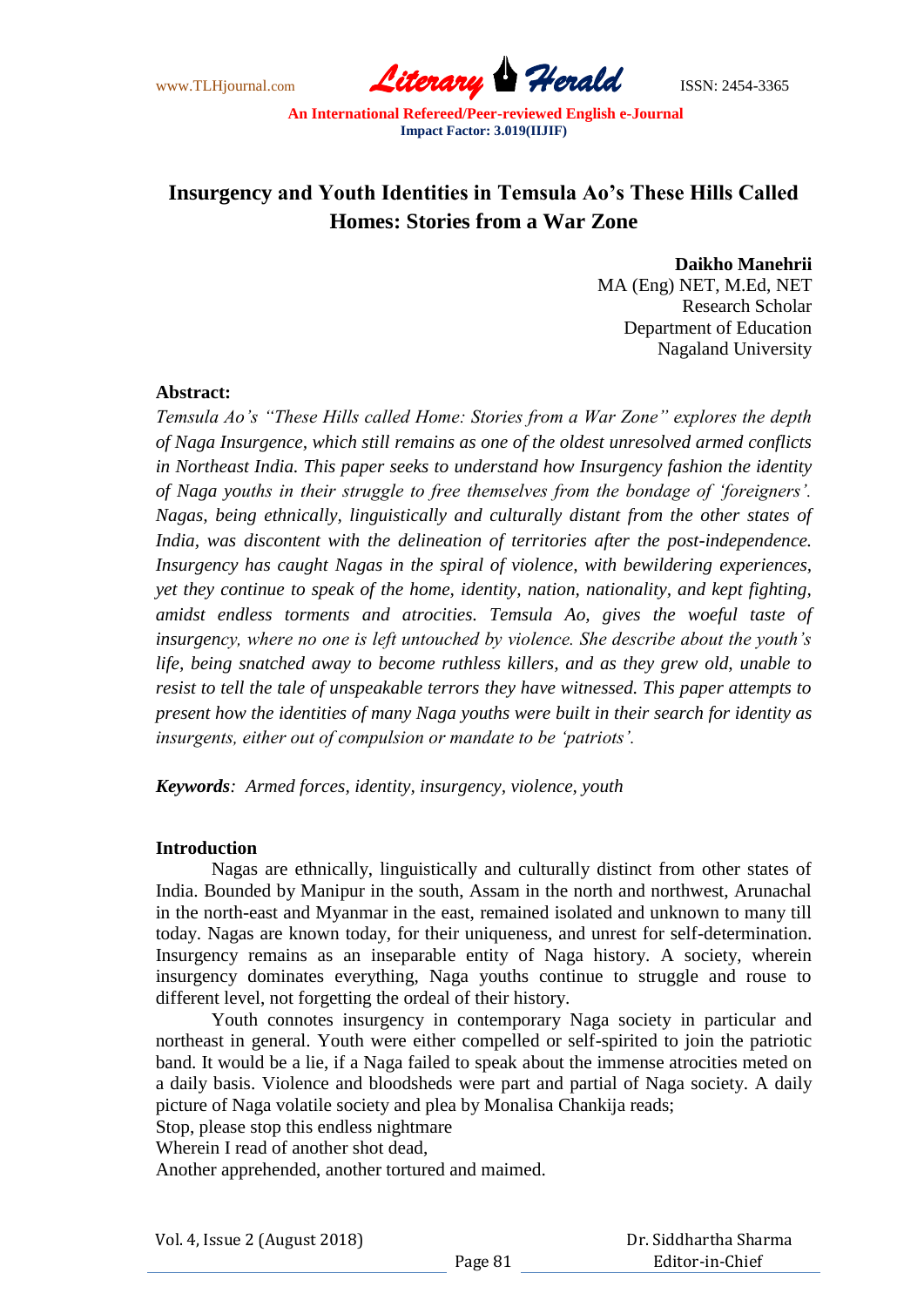www.TLHjournal.com *Literary Herald*ISSN: 2454-3365

Stop this nightmare, I beg of you Wherein I have to write of another child orphaned, Another girl abused, another woman widowed. Stop this nightmare, I pray Wherein my people, victims of geography, history and politics Have become a prized booty To be overpowered and possessed By those who will not listen. (Changkija 36)

As seen from the above lines, Nagas became a mere suspect; they are liable to any degree of torture, un-warrant arrest, and could be killed without any justice under the draconian law. Literature becomes the only mouthpiece of these untold stories, how they survived acute atrocities and miseries.

# **Background of Naga Insurgency**

The Naga insurgency movement for unified homeland begin with the formation of Naga Club in 1918 at Kohima. Discontentment due to delineation of territory further resulted in fight for identity, and nationhood through insurgency. The insurgency movement gained momentum rapidly. To suppress the uprising, the most controversial legislation known as AFSPA (Armed Forces Special Power Act, 1958) was enforced in Naga inhabited areas, which only added excruciating tribulation and untold miseries to the Nagas. The inauguration of the present state Nagaland on December 1, 1963, creates much anguish and confusion among the Nagas. Underground activities continue to weigh its strength and expand to the remotest village. In 1975, following the signing of "Shillong Accord" by some section of NNC, Naga National movement took different forms and structures. It continues to reign with different factions even to the present day. In the process, history of Nagas is filled with political upheavals, violence and bloodsheds.

Today, Naga insurgency stories dominates not only the Naga literature, but much more in Northeast and postcolonial writings. These literature works continues to emit the bond of history in every Naga till to today. This paper attempts to study how Naga youths were caught between two juxtapose of uncertainty and chaos, fashioned by elements of insurgents and armed forces.

#### **About the Author**

Temsula Ao is one of the prominent modern Northeast writers, who put forward the issues of Northeast in her creative writings. She has published five volumes of poems, two collections of short stories entitled, *These Hills Called Home: Stories from a War Zone* (2006) and *Laburnum For My Head* (2009), a critical book on Henry James and a *Memoir*. She is a recipient of Padma Shri, Sahitya Akedemi and even the Governor"s Gold medal award from the state of Meghalaya. Temsula Ao has portrayed the panoramic view of insurgency and youth identities in *These Hills Call Home: Stories from a War Zone*. She introduced in 'Lest we Forget', that "Many of the stories in this collection have their genesis in the turbulent years of bloodshed and tears that make up the history of the Nagas from the early fifties of the last century, and their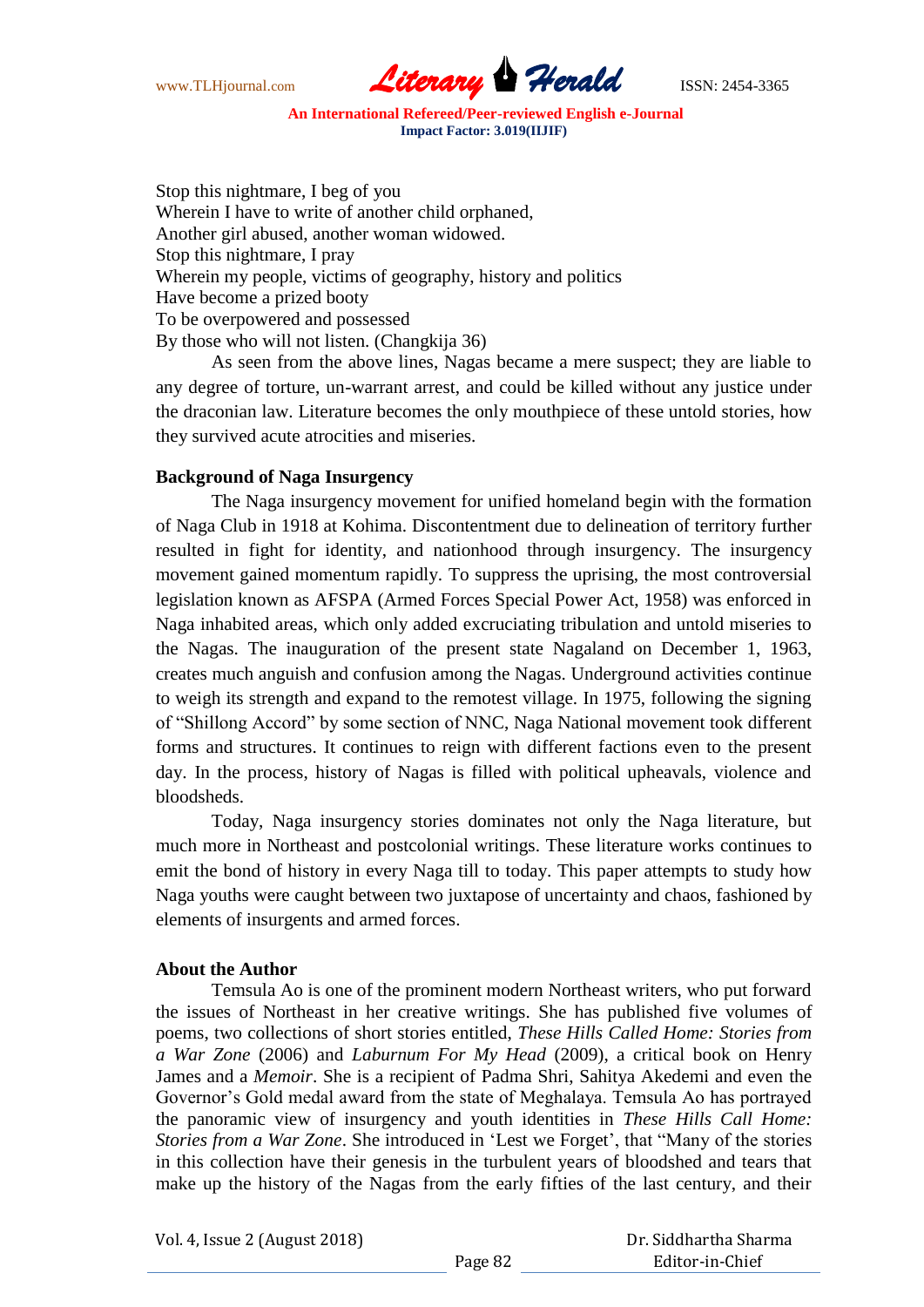www.TLHjournal.com *Literary Herald*ISSN: 2454-3365

demand for independence from the Indian states." (Ao x) She reproduced and brings back those times of Naga insurgency with the help of her memory in her creative art. Themes on 'Youth' and 'insurgency' dominate in almost all her stories.

In 'The Jungle Major', 'The Last Song', 'The Curfew Man', 'Shadows', 'An Old Man Remembers", Temsula Ao, gives a detailed account of how Naga youth"s identity was fashioned by insurgency. Ao's stories gives volumes about Naga insurgency and youths searching for identity.

# **Analysis and Implications of Insurgency in relation with Youth Identities**

#### **The Jungle Major**

In "The Jungle Major", Temsula speaks about Khatila"s entire village caught in the new wave of patriotic fervour. It gives a clear picture of the growing momentum of Naga Insurgency. Young people became more active and involved in these activities as seen in the lines; "young people spoke of the exploits of their peers in encounters with the government forces and eager to join the new band of "patriotic" warriors to liberate their homeland from "foreign" rule." (Ao 3) This line speaks of how the youths were easily susceptible to insurgency and how to a youth it seems to be an adventurous life.

The iron hand used by armed forces were narrated in this manner; "Numerous stories proliferated of women being molested by security forces and the obstinate ones who refused to give information being severely beaten; not only that, sometimes they would be hung upside down and subjected to unspeakable tortures like chilli powder being rammed into their extremities." (Ao 3) It proves how armed forces took advantage of the law into their hands; marked by savagery and barbaric acts. The story carries the truth of how the innocent villagers become victims. The young husband, despite knowing the danger and amount of hardships he has to undergo could no longer swallow the pain around him and finally has to gave away his youth to be in the jungle. Now, Punaba has to keep running from armed forces. He could hardly visit his village or meet his wife at risk. The story projects how as a young husband, has to sacrifice his youth for the nation and the young bride was left to live alone.

#### **The Last Song**

In "The Last Song", Ao brings in the story of Apenyo, young and beautiful singer who becomes victim of the so called savage and crazy Indian armed forces. The story depicts how armed forces purposely plan to punish the villagers; "it was decided that the army would go to this village on the day when they were dedicating the new church building and arrest all the leaders for their "crime" of paying taxes to the underground forces" (Ao 26). It proves clearly that, armed forces excessively try to suppress insurgency by means of tormenting the poor innocent villagers.

Nevertheless, the identity of Naga lady was not threaten by any imminent incident as in; "Only Apenyo stood her ground. She sang on, oblivious of the situation as in an unseen presence was guiding her." (Ao 27) The boldness and strong determination overthrow her every fear and there she stand boldly against any eventuality. Next moment, the most disgusting and demonic act was committed by the captain and his soldiers; "what she saw turned her stomach, the young Captain was raping Apenyo...waiting for their turn." (Ao 28)

The story proves nothing but the unbecoming of an educated Indian army officer. It portrays the minute fact of how young people especially young ladies became an easy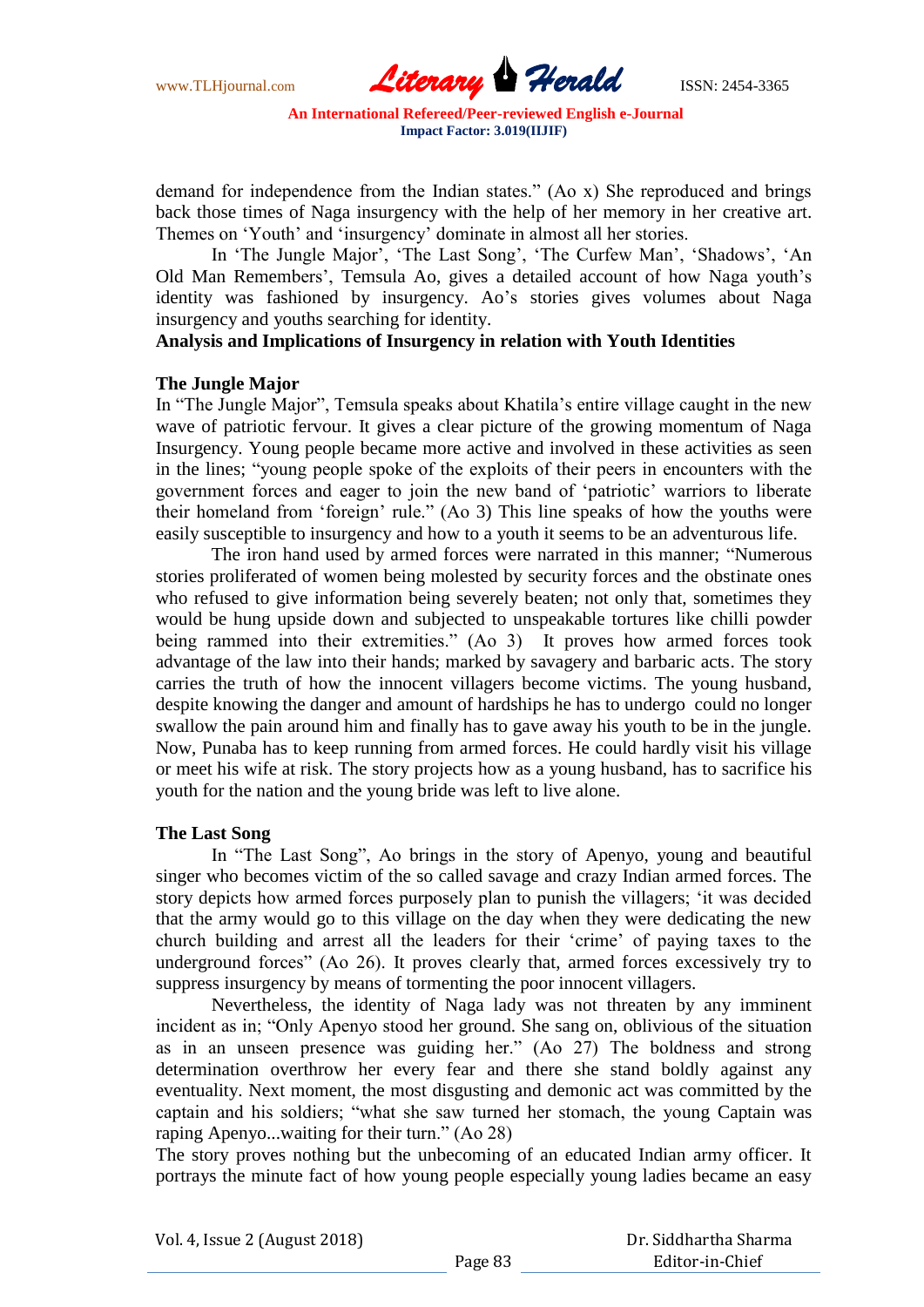www.TLHjournal.com *Literary Herald*ISSN: 2454-3365

target of Indian maniacs in the name of countering insurgency. It also relates that young lives were vulnerable to all atrocities of insurgency and counter insurgency. Not only that, but their identity and existence itself was always at threat. A Naga youth dream was nothing but fear of if he will be the next victim. The story however speaks volume about fearlessness of a young Naga lady"s identity. In spite of the brutality and cruelty of the armed forces, Naga youth identity and dignity is never lost nor compromised.

# **The Curfew Man**

The story of "The Cufew Man" portrays the zenith of Nagas "quest for identity". The protagonist of the story Satemba, retired from Assam police and ended up as an informer of armed forces on the shrewd advice of the then SDO. After a particular incident, he started to doubt his identity; "for the first time in two and half years, he was beginning to question himself and his so-called 'job'." (Ao 41) Till then, he thought what he was doing was right and never question about his odd-job. He became a silent, painful person in himself. He became more confused when the stranger gripped by his neck and hissed; "Go back home curfew man, and if you value your life, never again carry tales." (Ao 41)

The story put before every reader that many Naga youths like Satemba has to take up odd jobs just to earn a living, while on the other create catastrophic disaster to Naga national movement. Nagas never willed themselves to help the armed forces but were coerced due to inescapable situations as seen in this story. The story produces a special visual on Naga's deplorable economic conditions and prevailing insurgent's movement at a very pitiful condition. It proves once again, that insurgency has created different identities among the Naga youths. They were seen as confused, lost and pitiful.

#### **Shadows**

"Shadows" describes how a young Naga youth named Imli dreamt of creating his identity as a freedom fighter ends in a tragic death arising out of hatred and communal feeling. To pursue his dream as a national fighter he joined the "twenty-one volunteers chosen to travel through the jungle guided by a relay band of scouts who would escort them from territory to territory until they reached Burma" (Ao 69) Imli ended his fate this way; "the inexperienced college boy who had joined the freedom fighter against all odds found his final resting place in an unmarked grave in the shadows of a deep forest in an alien land."(Ao 80) He was executed by his own companions on the behest of Hoito, the unit commander of the team, who could no longer tolerate the humiliation from Imli"s father.

The story brings to light how insurgency has consummate many Naga youths in their search for identity to serve the nation. Ao tries to give a clear message to readers that, insurgency sometimes destroy the hopes and aspirations of many young patriots. Thus, insurgency changes the fate of many to great freedom fighters on the one end and tragic irreparable loss on the other. Identity of Naga youths forge ahead on these two ends as any sign of peaceful solution remains vague.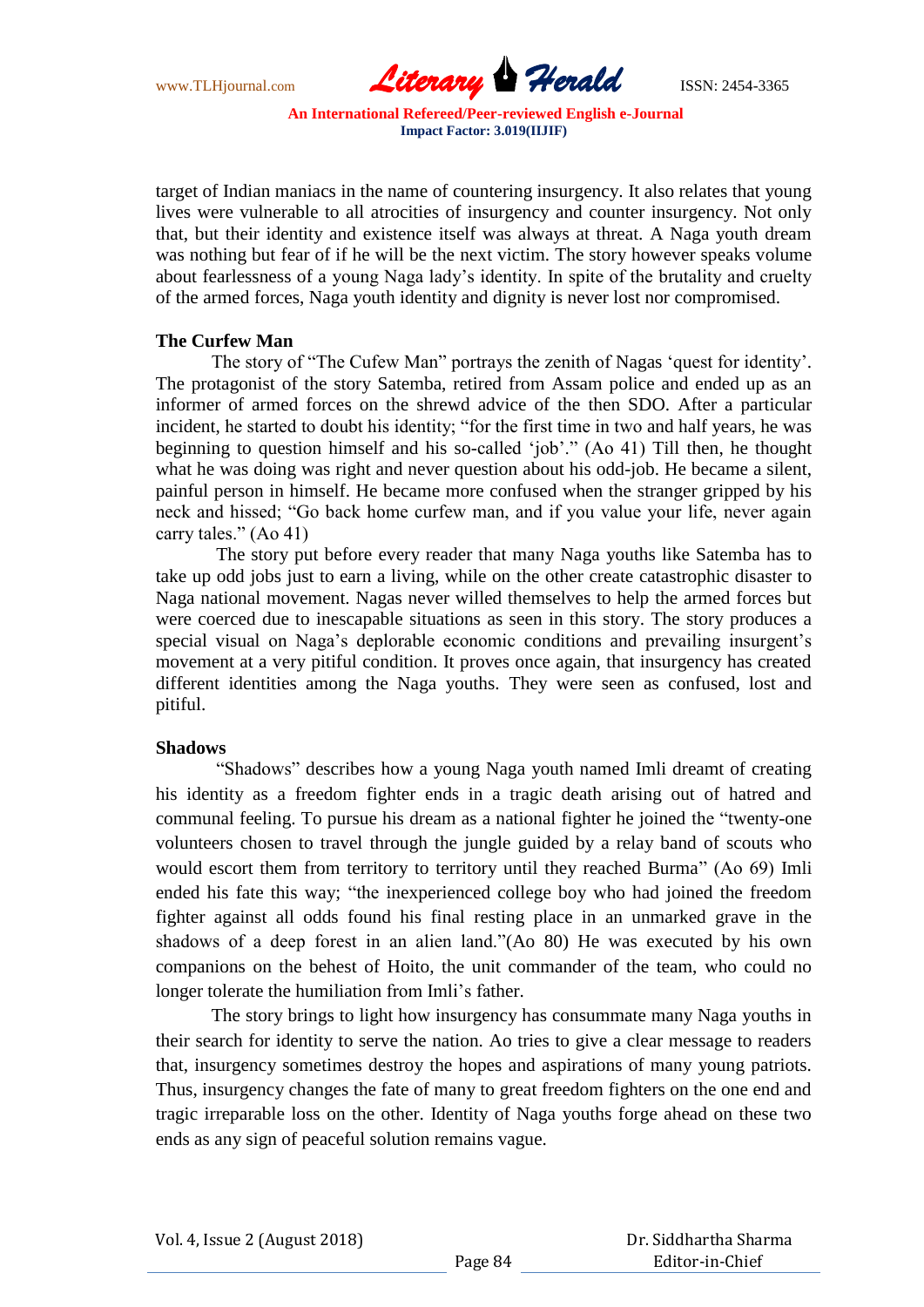

## **An Old Man Remembers**

In "An Old Man Remembers", Temsula Ao, narrates the story of an old man sharing his lost youth to his grandson after much hesitation. The story flashback those unspeakable atrocities Sashi, the old grandfather and his friends had witnessed when they were young. A clear instance of villagers confronting with armed forces can be seen in the lines; "a whole generation of people like old man Sashi, Imli and all their friends and relatives, the prime of their youth was a seemingly endless circle of beatings, rapes, burning of villages and grained filled barns. The forced labour, the grouping of villages and running from one hideout to another in the deep jungles to escape the pursuing soldiers turned young boys into men who survived to fight these forces, many losing their lives in the process and many become ruthless killers themselves." (Ao 93) This revelation gives distinct evidence about youth life being occupied by violence and conflicts. Their histories were written with blood and tears.

Ao recounts how Sashi and Imli were forced to join the underground by circumstance; "we too, were young and carefree like you once, but all of a sudden our youth was snatched away from us, and instead of schoolbooks we were carrying guns and other weapons of destruction and living in the jungle like wild creatures." (Ao 98) This line points out that, youth life was disastrous and tormenting. They have to live in jungle, keep changing their hideouts and adventuring some brutal ambush, those, which were potential threat to their existence. It is very clear in the lines; "We were not yet sixteen when we became such ruthless killers", (Ao 108) "Our youth was claimed by the turbulence, which transformed boys, like Imli and me into killers."( Ao 111) that, their youthful life was not by choice. They lost their identity as an innocent citizen just because they were Nagas. They have to live a life of insurgent even when they weren"t part of it, which eventually made them to become real insurgents in the process. The bitter truth about Naga youth's identity from the prevailing insurgency movement could be drawn from this story.

#### **Conclusion**

In conclusion, Temsula Ao, *These Hills Called Home: Stories from a War Zone,*  could be viewed as her craving memories to speak to every reader about the turbulent years of Nagas, fed with insurgency related violence, search for identity and political turmoil. She depicted youths as most susceptible to insurgency. The story gives a clean chit of how it was very hard to live with haunted memories and broken dreams. All the more, her narratives portray the helplessness of Nagas in the midst of conflicts and violence. Although her stories originated with memories of different sections of Naga society, it reiterates insurgency as the root of all turmoil. Naga youths were prey to both insurgency and counter-insurgency. The stories were all about the dilemma and chaos of Naga youth identity plagued by insurgency and counter-insurgency.

In all her narration, a lucid sketch of how Nagas were trapped between insurgents and armed forces, aggravated by social, political and economic upheaval was

## Dr. Siddhartha Sharma Editor-in-Chief